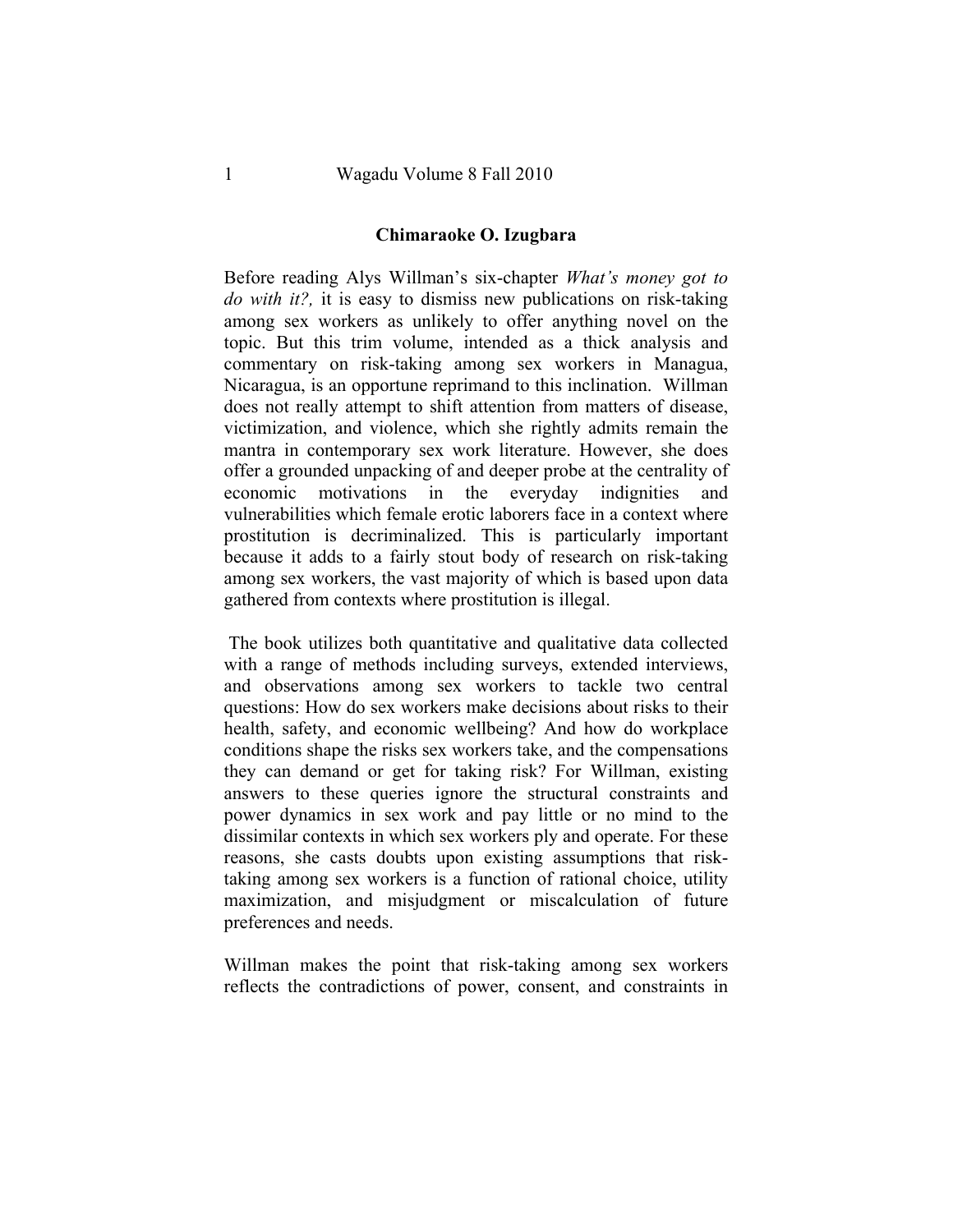## Demystifying Sex Work and Sex Workers *2*

decision-making; the segmentations and networks that characterize sex work; as well as sex workers' negotiations with the myriad systems of privilege, opportunities and disadvantage that surround their particular type of work. Based on data from her research, she shows that while health risks are a major concern for sex workers, the risk of violence weighs more heavily in decision-making, such that they more often take risks to their health than to their immediate physical well-being. Essentially, the sex workers she studied were more eager to prevent physical violence than infections. However, although sex workers worry about getting physically hurt, it is economic pressures rather than the premiums they get for having potentially harmful sex that lead them to take risks. Willman further contends that the tradeoffs that motivate risk-taking among are also often a longer-term risk of disease and the loss of immediate income. For the sex workers in her study therefore, it was largely a choice between disease and hunger, or as a Nigerian sex worker once told me "violence and hunger kill fast, but AIDS only kills after many years". While those familiar with the literature on risk-taking among sex workers may find nothing vividly profound about these findings, I am deeply persuaded that they will be comforted by Willman's authoritative deployment of different data sources to weave a compelling account of the linkages between risk-taking and contexts, power, opportunities, and economic desperation among Nicaraguan sex workers.

Wilman's exploration of the theme of risk and reward in sex work in Chapter 5 acknowledges and demonstrates segmentations in the sex work market and how these divisions present sex workers with risks as well as opportunities for averting them. Her model of the labor market divides sex work sites into: the Managed Upscale segment, where formal managers regulate the transactions, the Freelance Connected segment, where sex workers operate in informal networks without managers, and the Low-end Freelance segment, where sex workers negotiate their own transactions, but must pay a share of their earnings to room owners. In many respects, this model is clearly problematic. While assuming the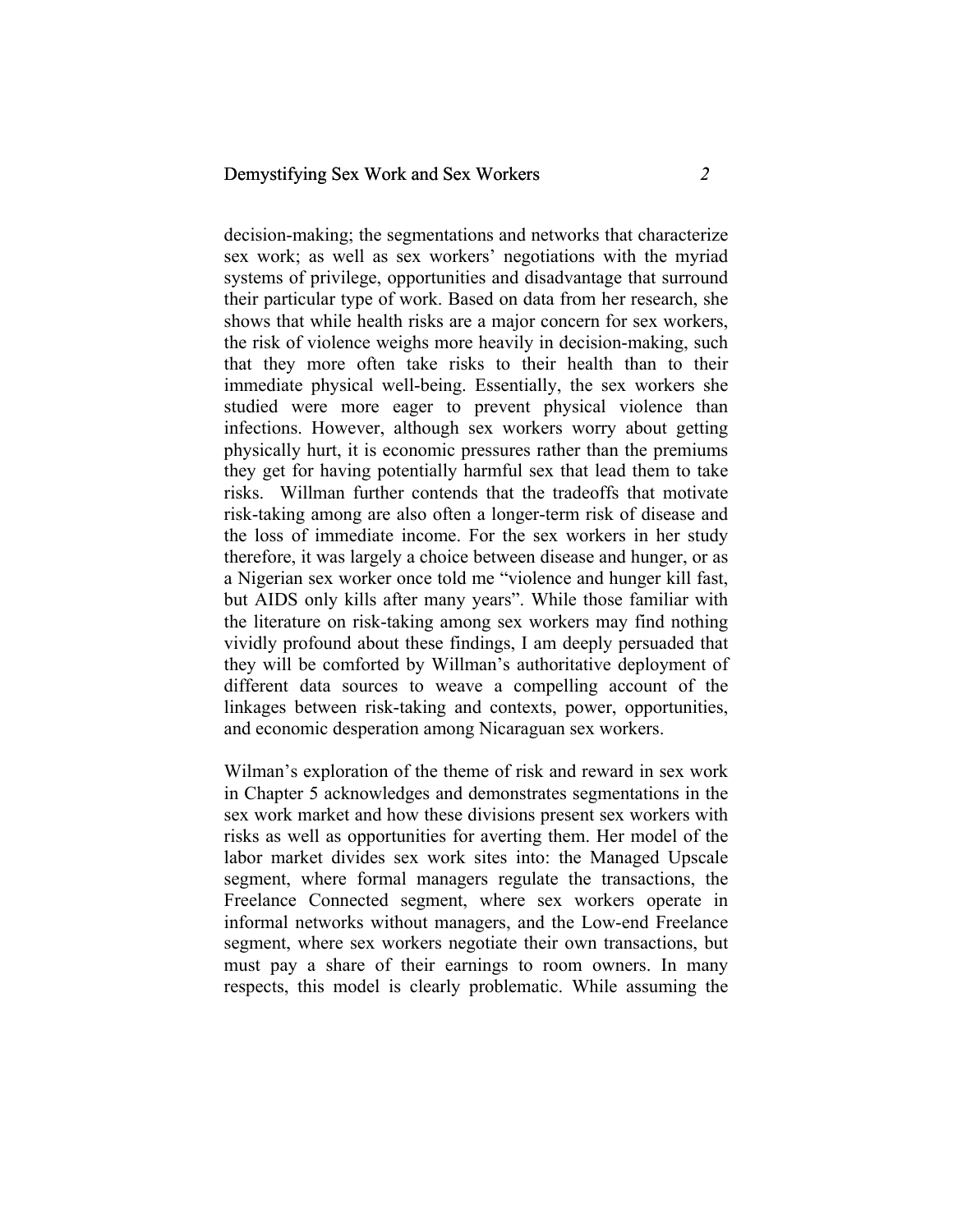fixity of both workplaces and the women who operate in them, it glosses over the ease with which sex workers' in a society where sex work is lawful can particularly traverse different worksites. Yet using these models of the sex work market in Managua, she ably supports her thesis on the uneven distribution of rewards, hazards, and opportunities for averting risks across workplaces. Willman's data suggest that in segments where earnings and premiums are high, sex workers showed less likelihood to take risks. In the different sex work sites which she identified, diverse network dynamics were also present and had implications for sex workers' safety and health. Formal networks characterized the Managed upscale segment and tended to protect business profits rather than the sex workers. But in the Freelance connected and Low-end freelance segments were informal networks, which focused more on the protection of sex workers. *What's money got to do with it?* concludes with a simple message for policymakers: money has everything to do with sex work and the risks it entails.

In many respects, *What's Money got to do with it?* is an interesting book. But it also has a number of obvious flaws. Besides a few typographical errors that I stumbled upon, I found that a certain level of ethnographic thinness pervades the book. This, clearly, comes from the author's heavy reliance on what sex workers told her rather than what she observed about them. Given that Willman only spent approximately five days observing in the field, this is expected. There is also the surprising absence of the voices and views of the men who purchase sex workers' services and who patronize different segments of Nicaragua's sex markets. All male clients do not present sex workers with the same levels and types of risks. The lack of a sustained sense of who these male clients are and why they operate in or prefer particular segments of the prostitution market leaves one wondering whether Nicaraguan commercial sex worksites, can, by themselves, be risky without the men who visit them in search of erotic services. Also lingering in the book is a lack of clarity about what the next research steps should be.